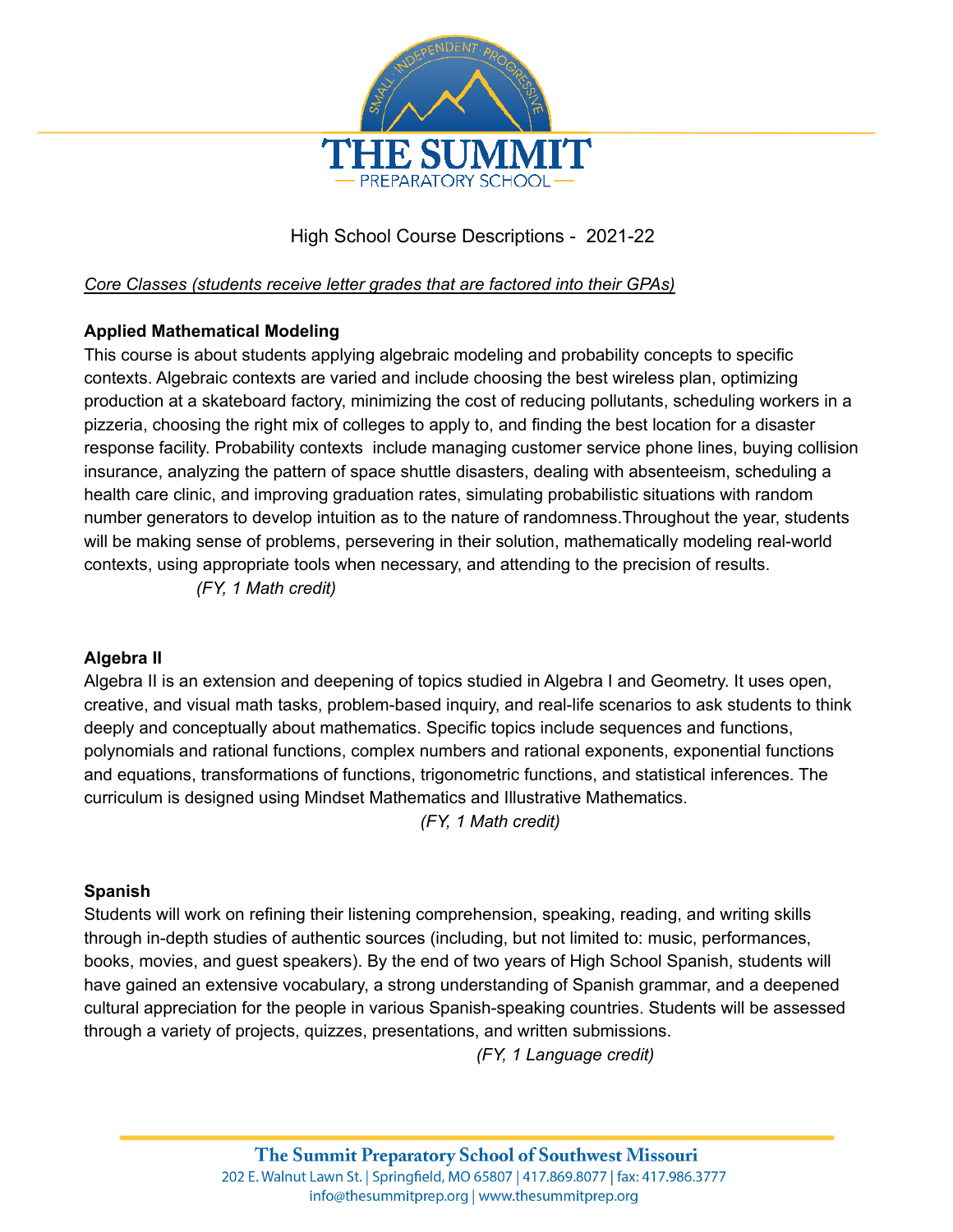

#### **Political Science**

Political Science is an introduction to American politics and government at the national level. It is designed to introduce you to the nature of political behavior, American political institutions, and the broader political system. This course is also designed to encourage you to consider the responsibilities of citizenship, to construct a working definition of active citizenship, and to think of ways in which you can be involved at the local, state and national political level. Political Science will also use case studies of recent American political history and current events to provide context for our study of government institutions, the current structure and direction of American politics, and how decisions are made at the national level. We will also consider additional actors on the American political stage including the influence and role of the media, what the advent of social media has meant to governing and campaigning, the role of American public opinion, the role and influence of grassroots political movements, and the way in which specific issues have galvanized large numbers of American voters. This course may be taken as dual credit through MSU. *(FY, 1 Social Studies credit)*

#### **Physics**

Physics is the branch of science concerned with interactions between matter and energy. This class is a general physics course, covering a broad range of topics including Newtonian, Relativistic, and quantum physics. Newtonian physics is the largest area of study in this course, covering topics such as the laws of motion, velocity, acceleration, projectile motion, optics, waves, forces, and energy. Relativistic physics gets into the effects of speed and gravitation on time, as well as Einstein's contributions to our modern understanding of the universe. While relativistic physics delves into the largest systems within the universe, including the universe itself, quantum physics deals with the smallest systems to be found; those within the atom itself. Upon completion of this course students will have an understanding of how this branch of science has changed over time, important figures and their contributions, and a working knowledge of how to investigate, measure, and calculate various aspects of several phenomena. *(FY, 1*

#### *Science credit)*

**English I-IV:** In this course, students will engage in a variety of experiences to develop skills in reading a variety of texts, composition, revision, writer's workshop, collaborative learning and presentation, and building vocabulary and grammar skills. Special emphasis will be placed on developing the student's ability to think critically about a variety of issues presented in fiction, non-fiction, and other forms of media. Students will engage in regular academic discussion, collaboration, composition etc., which will help to develop an understanding of self, others, and the world. At home reading, both assigned and extracurricular, will be crucial to students' success in this course. *(FY, 1 English credit)*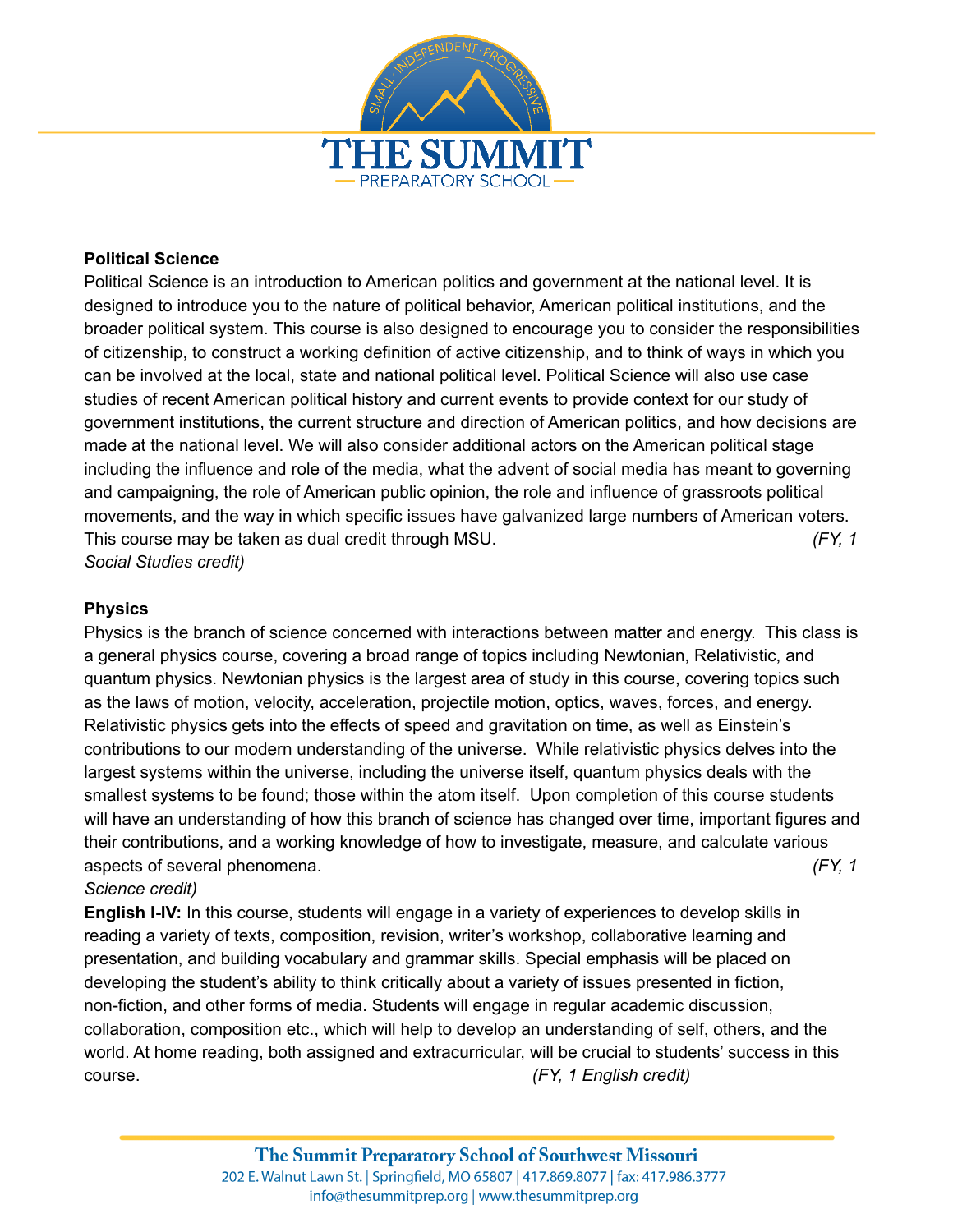

*High School Electives: Students will earn a Pass/Fail for the following courses, unless otherwise noted*

### **MS/HS Drama: Theatre**

Students will engage with multiple aspects of theatre and how they relate to the modern world. They will examine the history of theatre as well as how it has developed in different cultures and in different moments in history. An examination of theatre practices such as Ancient Greek theatre, Kabuki, Commedia Dell'arte, Shakespeare, and many more will be discussed.

- ❖ Students will have the opportunity to learn about theatre vocabulary, culture and will discuss the variety of careers and education required to work in the field of theatre. These may include but are not limited to: Make-Up, Costuming, Set Design, Stage Management, Theatre Management, Artistic Direction, Producing, Directing, Stage Tech, etc.
- ❖ In order to utilize theatre to improve relative skills that can be put into practice immediately, students will also participate in monologue study and scene work, reader's theatre, and techniques of public speaking that they will be able to apply to their current studies to improve presentation skills and become more comfortable with leading discussions, engaging with an audience, and voice work to become more effective.
- ❖ *Required Materials: Students will be asked to provide costume, make-up, props, etc. for their scene studies/monologues. These will be the responsibility of the student to provide. If the student selects a monologue/scene study that cannot be obtained without purchase, this purchase will also be the responsibility of the student.*

*(1st and/or 2nd semester, 0.5 Fine Art credit)*

#### **PE: MS/HS Yoga**

Students will participate in yoga classes designed to build strength, flexibility, balance, and most importantly, mindfulness. Students will experience intentional movement complemented by breath practice and meditation. A yoga mat, water bottle, and athletic clothing are required for this class. Classes will be led by a certified yoga instructor.

(*1st and/or 2nd semester, 0.5 physical education credit)*

#### **PE: Archery**

Students will follow the NASP (National Archery in the Schools Program) guidelines to practice the sport of archery. Students will meet twice a week to learn the correct technique and etiquette needed to be a successful archer and to develop an appreciation and understanding for the sport. Students will learn the correct terminology and fundamentals to shoot a Genesis Original Bow using Eastern Arrows. All equipment will be provided by the school.

*(2nd semester, 0.5 Physical Education Credit)*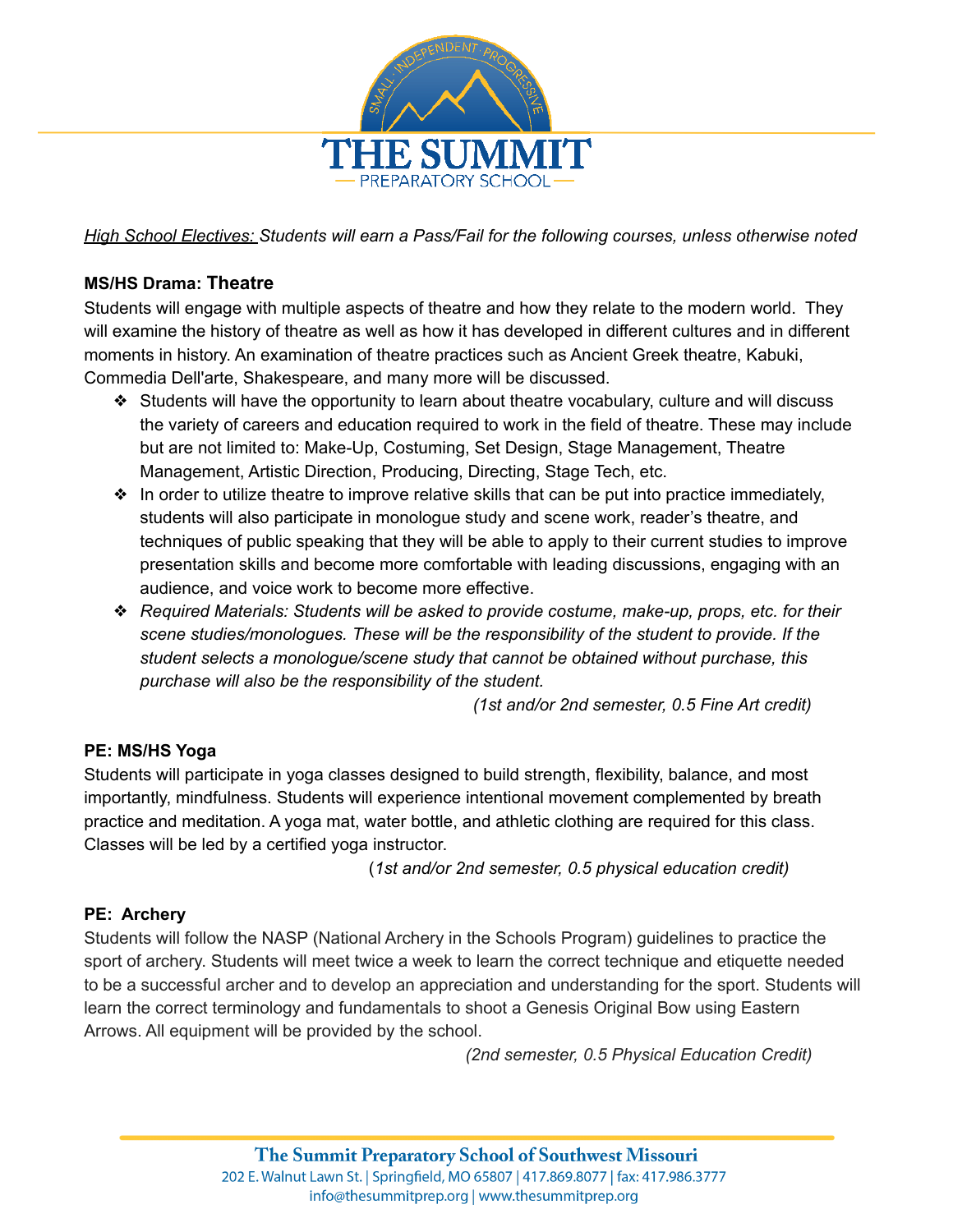

#### **Counterfactual History**

A project and inquiry-based course exploring *what might have happened* across time and space. Students will utilize skills as historians to learn what happened during specific periods, and then they will consider what moments might have gone differently to provide different outcomes. *(1st semester, 0.5 elective credit)*

## **World Religions (8th and HS)**

This project and inquiry-based class will explore major world religions through the course of the semester, supporting students' understanding of philosophy, history, and culture. Students will be tasked with reading primary sources, completing research, contributing to class discussion, and writing about their topics of choice. *(2nd semester, 0.5 elective credit)*

#### **STEM**

In this STEM elective students will learn about the engineering design process while first going through a guided engineering project. Upon completion of this guided project, students will work as teams to find an engineering solution to a problem of their choosing. Teams will work together, utilizing the strengths of their members to accomplish their goal. Students will be expected to reach out to experts in the community when seeking solutions and answers. Teams will be designing, building, testing, and refining their projects. This class is ideal for anyone interested in learning how to make the world a better place, even if you simply want to make a better wood-fired pizza oven. The sky's the limit in this class, and artists, wordsmiths, and philosophers are as needed and welcome in STEM Class as those seeking a future in engineering. *(1st and/or 2nd semester, 0.5 elective credit/semester)*

#### **Digital Arts I or II**

In a world filled with technology, the realm of digital arts is ever-growing. In this class, students will get the opportunity to foster an awareness and understanding of new media and how it relates to our society. Students will explore the principles of design and elements of art through the modern lens of digital arts. *(1st semester, 0.5 Fine Art credit)*